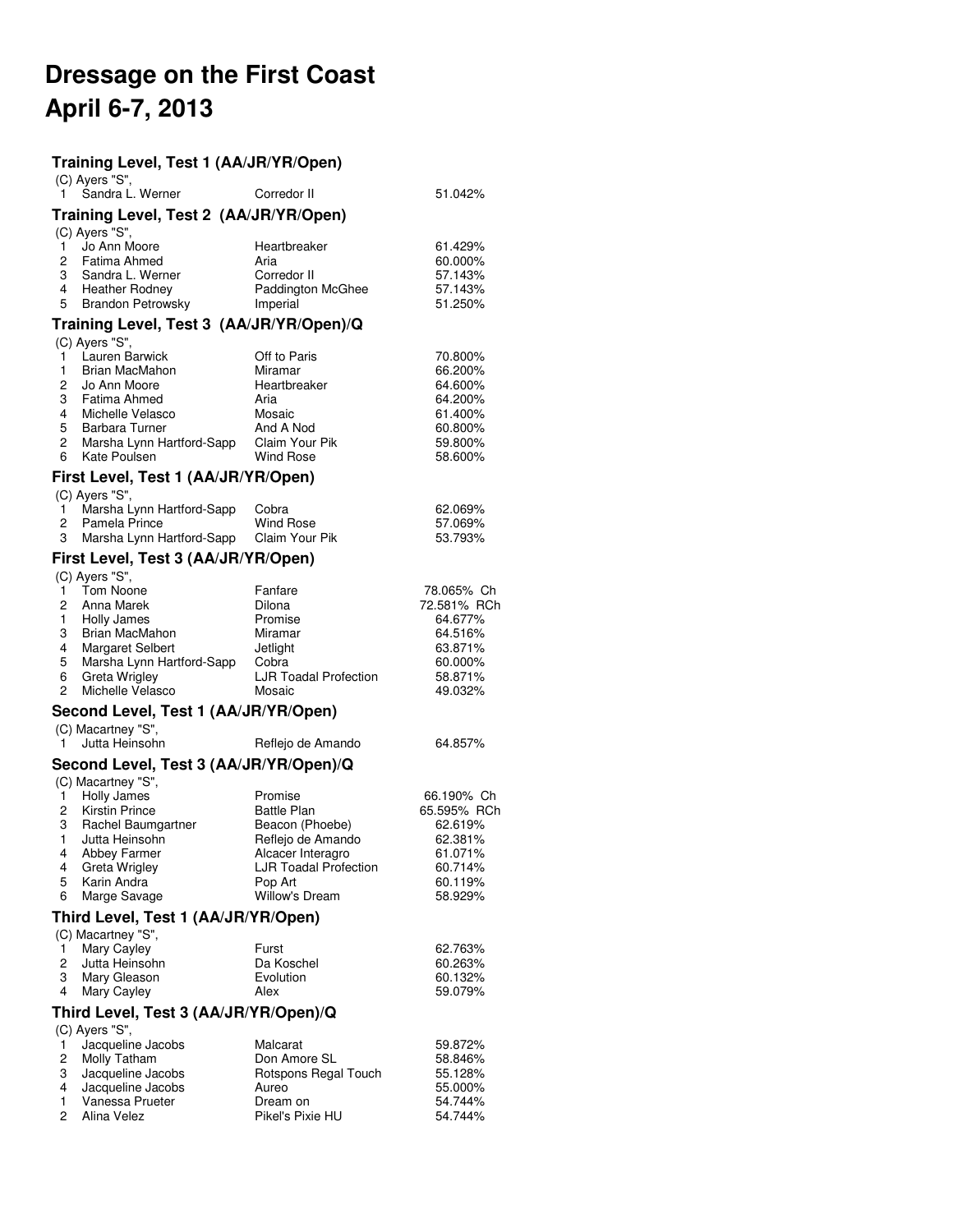# **Fourth Level Test 1 (AA/JR/YR/Open)**

|                | (C) Macartney "S",                                              |                         |                    |
|----------------|-----------------------------------------------------------------|-------------------------|--------------------|
| 1.             | Patricia Deasy                                                  | Renoir                  | 63.143%            |
|                | Fourth Level Test 2 (AA/JR/YR/Open)                             |                         |                    |
|                | (C) Macartney "S",                                              |                         |                    |
| 1              | Mary Gleason                                                    | Redacteur               | 65.270%            |
|                | Fourth Level Test 3 (AA/JR/YR/Open)/Q                           |                         |                    |
| 1              | (C) Ayers "S",<br>Diane Rodich                                  | Wedekind                | 67.500% Ch         |
| 2              | Susanne Benne                                                   | Ensign                  | 61.500%            |
| 3              | Susanne Benne                                                   | Rose Robin F            | 61.375%            |
| $1 \quad$<br>4 | Mary Gleason<br>Danielle Torrez                                 | Redacteur<br>Gandolf    | 56.625%<br>56.375% |
| 2              | Abbey Farmer                                                    | Ukeegan                 | 54.250%            |
|                | FEI Prix St. Georges - Open/Q                                   |                         |                    |
|                | (C) Macartney "S",                                              |                         |                    |
| 1              | Susanne Benne                                                   | Zonnerhall              | 63.158%            |
| 2<br>1.        | Yvonne Berkhout<br><b>Heather Stalker</b>                       | Reminisce<br>Nikka      | 61.842%<br>61.579% |
| 2              | Dinah Rojek                                                     | Freesia                 | 61.316%            |
| 3              | Danielle Torrez                                                 | Gandolf                 | 59.211%            |
| 3              | Gilberto Gonzalez                                               | Weide                   | 58.684%            |
| 4              | Mary M. O'Brien                                                 | Watch Me M              | 56.053%            |
|                | FEI Intermediare I - Open/Q                                     |                         |                    |
| 1              | (C) Macartney "S",<br>Tyra Vernon                               | Waling M.               | 67.368%            |
| 2              | Maria Grant                                                     | Koblenz                 | 61.447%            |
|                | FEI Intermediare II - Open/Q                                    |                         |                    |
|                | (C) Macartney "S",                                              |                         |                    |
| 1              | Carla Pasteur                                                   | Amica                   | 60.132%            |
|                | <b>FEI Grand Prix Open/Q</b>                                    |                         |                    |
|                | (C) Macartney "S",                                              |                         |                    |
| 1.<br>2        | Anna Marek                                                      | Unico G                 | 67.128%            |
| 3              | Shelley Van den Neste<br>Nora Batchelder                        | Rodeo<br><b>Bretone</b> | 64.149%<br>63.723% |
| 4              | Catherine Willson                                               | La Primavera            | 60.319%            |
| 5              | Iris Eppinger                                                   | Stilleto                | 57.979%            |
|                | <b>USEF Test for 4YOs Open</b>                                  |                         |                    |
|                | (C) Ayers,                                                      |                         |                    |
| 1.             | Anna Marek                                                      | Elian                   | 75.800%            |
|                | FEI Musical Freestyle TOC - Open/Q<br>(C) Macartney "S",        |                         |                    |
| 1              | Shelley Van den Neste                                           | Tribute                 | 66.250%            |
| 2              | Yvonne Berkhout                                                 | Depeche                 | 64.875%            |
| 3              | Lynette Wadsworth                                               | Wietze G                | 63.000%            |
|                | FEI Para Equestrian TOC - Open                                  |                         |                    |
| 1.             | (C) Ayers "S",<br>Lauren Barwick                                | Off to Paris            | 72.571%            |
|                |                                                                 |                         |                    |
|                | FEI Pony Team Test (USEF Q)<br>(C) Macartney "S", (B) Ayers "S" |                         |                    |
| 1.             | Hanna Benne                                                     | Helluva Dream Maker     | 59.423%            |
|                | <b>USEF Developing Horse, PSG Test</b>                          |                         |                    |
|                | (C) Macartney "S", (B) Ayers "S"                                |                         |                    |
| 1              | Nora Batchelder                                                 | Bahai                   | 66.838%            |
|                | Training Level Test 1 (AA/JR/YR/Open)                           |                         |                    |
| 1              | (C) Macartney "S",<br>Marsha Lynn Hartford-Sapp                 | Claim Your Pik          | 65.208%            |
| 2              | <b>Brandon Petrowsky</b>                                        | Imperial                | 57.917%            |
|                | Training Level, Test 2 (AA/JR/YR/Open)                          |                         |                    |
|                | (C) Macartney "S",                                              |                         |                    |
| 1              | Fatima Ahmed                                                    | Aria                    | 66.429%            |
| 2              | Victoria Deal                                                   | Zoot Alor               | 63.929%            |
| 3              | <b>Brandon Petrowsky</b>                                        | Imperial                | 59.107%            |
| 4              | Sandra L. Werner                                                | Corredor II             | 56.786%            |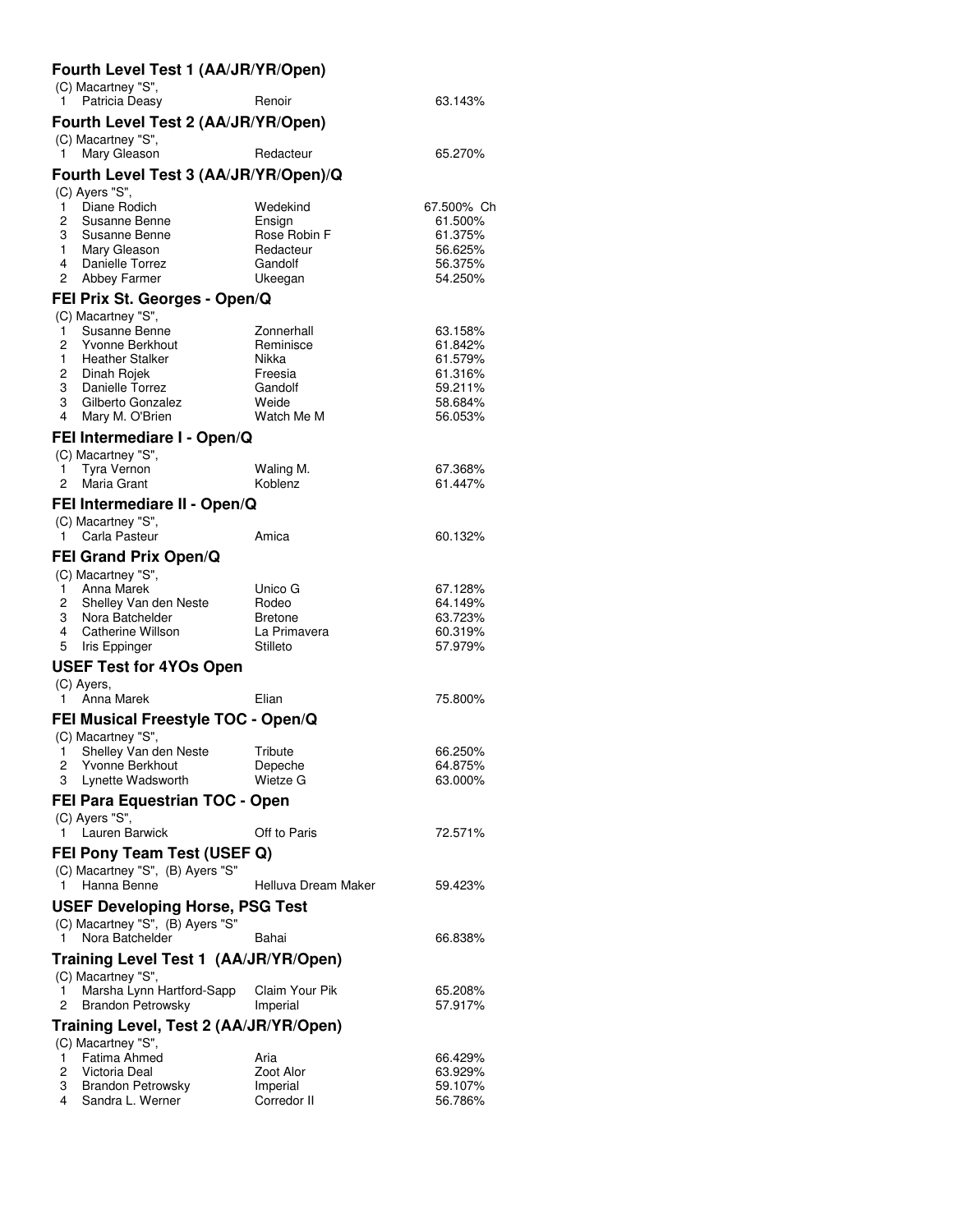# **Training Level, Test 3 (AA/JR/YR/Open)/Q**

(C) Macartney "S",

|   | Lauren Barwick            | Off to Paris      | 74.600% Ch  |
|---|---------------------------|-------------------|-------------|
| 1 | Brian MacMahon            | Miramar           | 71.400% RCh |
| 2 | Marsha Lynn Hartford-Sapp | Claim Your Pik    | 68.400%     |
| 2 | Fatima Ahmed              | Aria              | 67.600%     |
| 3 | Jo Ann Moore              | Heartbreaker      | 66.600%     |
| 4 | Michelle Velasco          | Mosaic            | 64.000%     |
| 3 | Victoria Deal             | Zoot Alor         | 61.800%     |
| 5 | <b>Barbara Turner</b>     | And A Nod         | 60.000%     |
| 6 | <b>Heather Rodney</b>     | Paddington McGhee | 59.000%     |
| 4 | Zan Martin                | <b>Hafflicht</b>  | 57.800%     |

#### **First Level, Test 1 (AA/JR/YR/Open)**

| (C) Macartney "S",             |                      |         |
|--------------------------------|----------------------|---------|
| 1 Morgan Gravely               | Dragon's Lair Banner | 63.966% |
| 2 Jo Ann Moore                 | Heartbreaker         | 63.448% |
| Pamela Prince<br>$\mathcal{B}$ | Wind Rose            | 61.207% |
|                                |                      |         |

#### **First Level, Test 3 (AA/JR/YR/Open)/Q**

| (C) Macartney "S".        |                              |         |
|---------------------------|------------------------------|---------|
| <b>Greta Wrigley</b>      | <b>LJR Toadal Profection</b> | 68.065% |
| Holly James               | Promise                      | 67.581% |
| Morgan Gravely            | Dragon's Lair Banner         | 65.806% |
| Missy Ascik               | Hailey By Titan              | 64.516% |
| <b>Brian MacMahon</b>     | Miramar                      | 64.516% |
| Margaret Selbert          | Jetlight                     | 63.065% |
| Marsha Lynn Hartford-Sapp | Cobra                        | 61.452% |

#### **Second Level, Test 1 (AA/JR/YR/Open)** (C) Ayers "S",

| . | Molly Cobb-Smith | <b>PPCL Annabelle</b>    | 49.286% |
|---|------------------|--------------------------|---------|
|   | 2 Jeannine Grant | <b>Brilliant Panache</b> | 45.857% |

# **Second Level, Test 2**

| (C) Macartney "S", |                       |         |
|--------------------|-----------------------|---------|
| Molly Cobb-Smith   | <b>PPCL Annabelle</b> | 58.158% |

#### **Second Level, Test 3 (AA/JR/YR/Open)/Q**  $($ C) Ayare "S"

|   | $(U)$ Ayers $S$ ,    |                              |         |
|---|----------------------|------------------------------|---------|
|   | Holly James          | Promise                      | 62.738% |
| 2 | Kirstin Prince       | <b>Battle Plan</b>           | 61.190% |
|   | Jutta Heinsohn       | Da Koschel                   | 60.119% |
| 3 | Rachel Baumgartner   | Beacon (Phoebe)              | 60.000% |
| 2 | Jutta Heinsohn       | Reflejo de Amando            | 59.167% |
| 4 | Abbey Farmer         | Alcacer Interagro            | 59.048% |
| 3 | <b>Greta Wrigley</b> | <b>LJR Toadal Profection</b> | 57.857% |
| 5 | Marge Savage         | <b>Willow's Dream</b>        | 56.905% |
| 6 | Karin Andra          | Pop Art                      | 56.190% |
| 4 | Pamela Prince        | <b>Wild Thing</b>            | 45.595% |
|   |                      |                              |         |

#### **Third Level, Test 1 (AA/JR/YR/Open)**

| (C) Ayers "S", |           |         |
|----------------|-----------|---------|
| Mary Cayley    | Furst     | 61.579% |
| 2 Mary Gleason | Evolution | 54.079% |
| 3 Mary Cayley  | Alex      | 48.421% |
|                |           |         |

# **Third Level, Test 3 (AA/JR/YR/Open)/Q**

(C) Macartney "S",

|                                                                                                                                             | Jacqueline Jacobs   | Aureo                | 63.974% Ch  |  |
|---------------------------------------------------------------------------------------------------------------------------------------------|---------------------|----------------------|-------------|--|
|                                                                                                                                             | 2 Jacqueline Jacobs | Rotspons Regal Touch | 63.718% RCh |  |
|                                                                                                                                             | 3 Jacqueline Jacobs | Malcarat             | 61.923%     |  |
|                                                                                                                                             | Alina Velez         | Pikel's Pixie HU     | 61.923%     |  |
| 5.                                                                                                                                          | Vanessa Prueter     | Dream on             | 61.282%     |  |
| 6.                                                                                                                                          | Molly Tatham        | Don Amore SL         | 59.359%     |  |
| $F_{\text{c}}$ $\ldots$ is a set $F_{\text{c}}$ and $F_{\text{c}}$ and $F_{\text{c}}$ is $F_{\text{c}}$ is $F_{\text{c}}$ in $F_{\text{c}}$ |                     |                      |             |  |

#### **Fourth Level Test 1 (AA/JR/YR/Open)**

| $(C)$ Ayers "S", |        |         |
|------------------|--------|---------|
| 1 Patricia Deasy | Renoir | 59.714% |

### **Fourth Level Test 3 (AA/JR/YR/Open)/Q**

| (C) Macartney "S". |              |             |
|--------------------|--------------|-------------|
| Susanne Benne      | Ensign       | 66.250% RCh |
| 2 Diane Rodich     | Wedekind     | 65.375%     |
| 3 Susanne Benne    | Rose Robin F | 65.000%     |
| Danielle Torrez    | Gandolf      | 61.875%     |
| 5 Mary Gleason     | Redacteur    | 57.250%     |